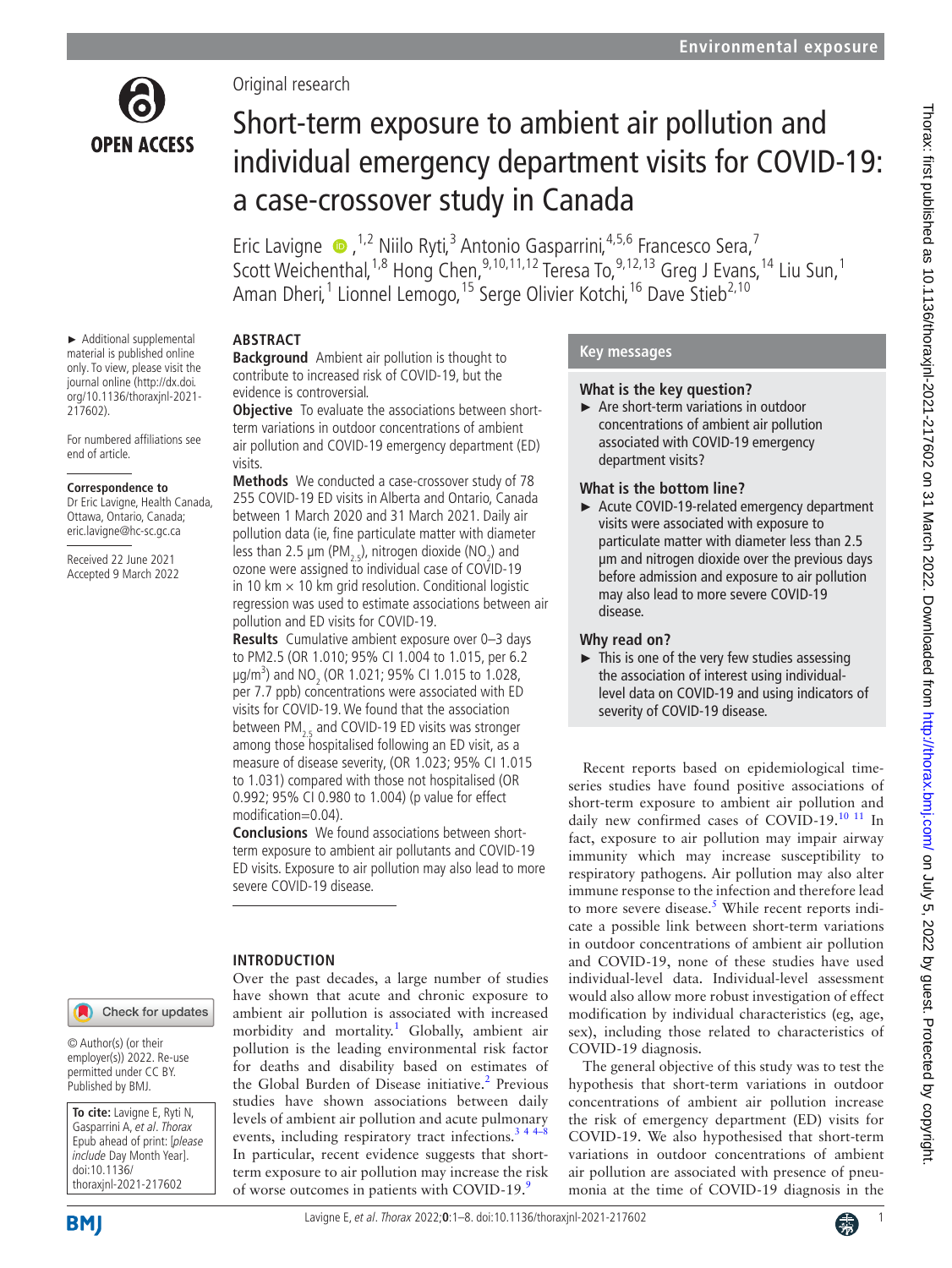ED. This is particularly important, because it may indicate a more severe manifestation of COVID-19.<sup>[12 13](#page-6-6)</sup>

#### **METHODS**

#### **Study design**

A time-stratified case-crossover study was conducted across 40 health regions in Canada in order to estimate associations between short-term variations in outdoor concentrations of ambient air pollution and risk of ED visits for COVID-19. The case-crossover design is an adaptation of the case-control study in which cases serve as their own control, and it is well suited for studying transient risk factors<sup>14</sup> (online supplemental file 1 for additional details). The case's exposure at the index time (ie, day of admission for COVID-19) is compared with its exposure at control time intervals, which are chosen using a time-stratified design.<sup>[15](#page-6-8)</sup> The index period is measured before the event and the control period is measured before and after the event.[16–18](#page-6-9) Referent intervals were selected from the same day of the week during the same month as the case interval (ie, 1:3 or 1:4 matching). For example, if the COVID-19 ED visit occurred on the second Wednesday in the month of January 2021, then the referent periods will be the other Wednesdays in January 2021, regardless if these occurred before or after the event. In fact, the time-stratified approach matches the exposure by day of the week and month to control for the influence of day-of-week effects. In addition, the time stratified approach is not subject to bias resulting from time trends and inherently takes into account seasonal trends in either the exposure levels and outcome data as well as for unmeasured subject-level risk factors (eg, obesity) that do no vary over short periods of time.<sup>15 19 20</sup>

#### **Health outcomes and data**

All ED cases of COVID-19 occuring between 1 March 2020 and 31 March 2021 in 40 health regions across the provinces of Ontario (35 health regions) and Alberta (5 health regions) in Canada were identified from the National Ambulatory Care Reporting System (NACRS) database maintained by CIHI.<sup>[21](#page-6-10)</sup> Data were not available for other provinces for the time period under study given that only hospitals in Ontario and Alberta had mandated reporting for ED visits with diagnosis codes and were available when this study was initiated. Canada provides universal healthcare coverage for its residents; therefore, the NACRS database contain the large majority of ED visits in the provinces of Ontario and Alberta. Although the first patient being diagnosed with COVID-19 in Canada was identified on 25 January 2020, we limited our time period when the first wave of COVID-19 began around March 2020. Therefore, our study period overlapped the first wave as well as the second wave of COVID-19 cases, which occurred between October 2020 and February 2021. The following codes were identified from the main diagnosis to identify ED visits for COVID-19: International Classification of Diseases (ICD)-10th revision, Code U07.1 'COVID-19 case with virus identified by laboratory results', and U07.2 'COVID-19 case diagnosed clinically or epidemiologically but laboratory results are inconclusive, not available or testing is not performed'. After identifying the COVID-19-cases, we searched secondary diagnostic fields for viral pneumonia (ICD-10 Code J12) and 'pneumonia, unspecified' (ICD-10 Code  $[18]$ .<sup>[13](#page-6-11)</sup> We also extracted information on whether patients were admitted to the hospital after the ED visit, as an indicator of the severity of the disease. Demographic information, including age and sex, and postal code of residence were also extracted from the database. Cases without

information on home address were excluded *a priori* to reduce exposure measurement error. We also excluded cases whose residential address was not within Ontario or Alberta, even if they were diagnosed there.

#### **Ambient air pollution and time-varying covariates**

We extracted daily average concentrations of ambient fine particulate matter with diameters less than 2.5  $\mu$ m (PM,  $\epsilon$ ), nitrogen dioxide (NO<sub>2</sub>) and ozone (O<sub>3</sub>) based on 10 km  $\times$  10 km grid surfaces from the Regional Air Quality Deterministic Prediction System operated by Environment and Climate Change Canada (ECCC) [\(https://weather.gc.ca/aqfm/index\\_e.html\)](https://weather.gc.ca/aqfm/index_e.html). Case and control periods (described below) with residential addresses within each grid of the surfaces were assigned exposures accordingly. Data for daily mean temperature and relative humidity were also provided by ECCC, which averaged the hourly mean temperature and relative humidity across 2.5 km  $\times$  2.5 km grid surfaces. We also extracted daily changes in mobility by health region which measures the change in average duration of time spent going to workplaces compared with the median for the same weekday in a prepandemic period (ie, 3 January 2020–6 February 2020). This was generated based on aggregated data of average mobility to workplaces from Google Account users who opted-in to location history for their account.<sup>22</sup> In addition, we included daily information for each health region on the level of government interventions from the Oxford COVID-19 Government Response Tracker (OxCGRT) Government Response Index (on a scale of  $1-100$ ).<sup>23</sup> Mobility data and OxCGRT were used as a proxy of traffic vehicle mobility and social distancing measures, which are likely associated both with the exposure (ie, ambient air pollution)<sup>[24](#page-6-14)</sup> and the outcome (COVID-19 ED visits).<sup>[25 26](#page-6-15)</sup> Finally, we estimated transmission dynamics of the virus and case ascertainment by including the daily effective reproduction number  $(R<sub>1</sub>)$  for each health region, which was used as a proxy for social contact mixing.

## **Area-level predictors**

We captured a number of predictors at the health region level in order to incorporate these in a meta-regression in order to reduce hererogeneity across regions. We first extracted from census data information on population density, percentage of the population with income less than the low income cut-off (LICO) in Canada, percentage of the population self-identified as Black and percentage of the health region population considered as urban.<sup>[27](#page-6-16)</sup> We also obtained the percentage of the population who rate their health as fair or poor. This information was obtained from the 2017 and 2018 Canadian Community Health Survey (CCHS).[28](#page-6-17) The CCHS is an annual national cross-sectional survey of individuals 12 years of age and over.

## **Statistical analysis**

We conducted a two-stage analysis. First, we used conditional logistic regressions with distributed lag non-linear models (DLNM) to examine associations between daily variations in ambient air pollution and COVID-19 ED visits for each of the 40 health regions. Second, we used a multivariate meta-regression model to pool the health region-specific estimates across all regions. We used R software (V.4.0.3; R DevelopmentCoreTeam) with the packages survival and dlnm for the time-stratified casecrossover analysis and mixmeta for the meta-regression. We used the package EpiNow2 to calculate  $R_t$ .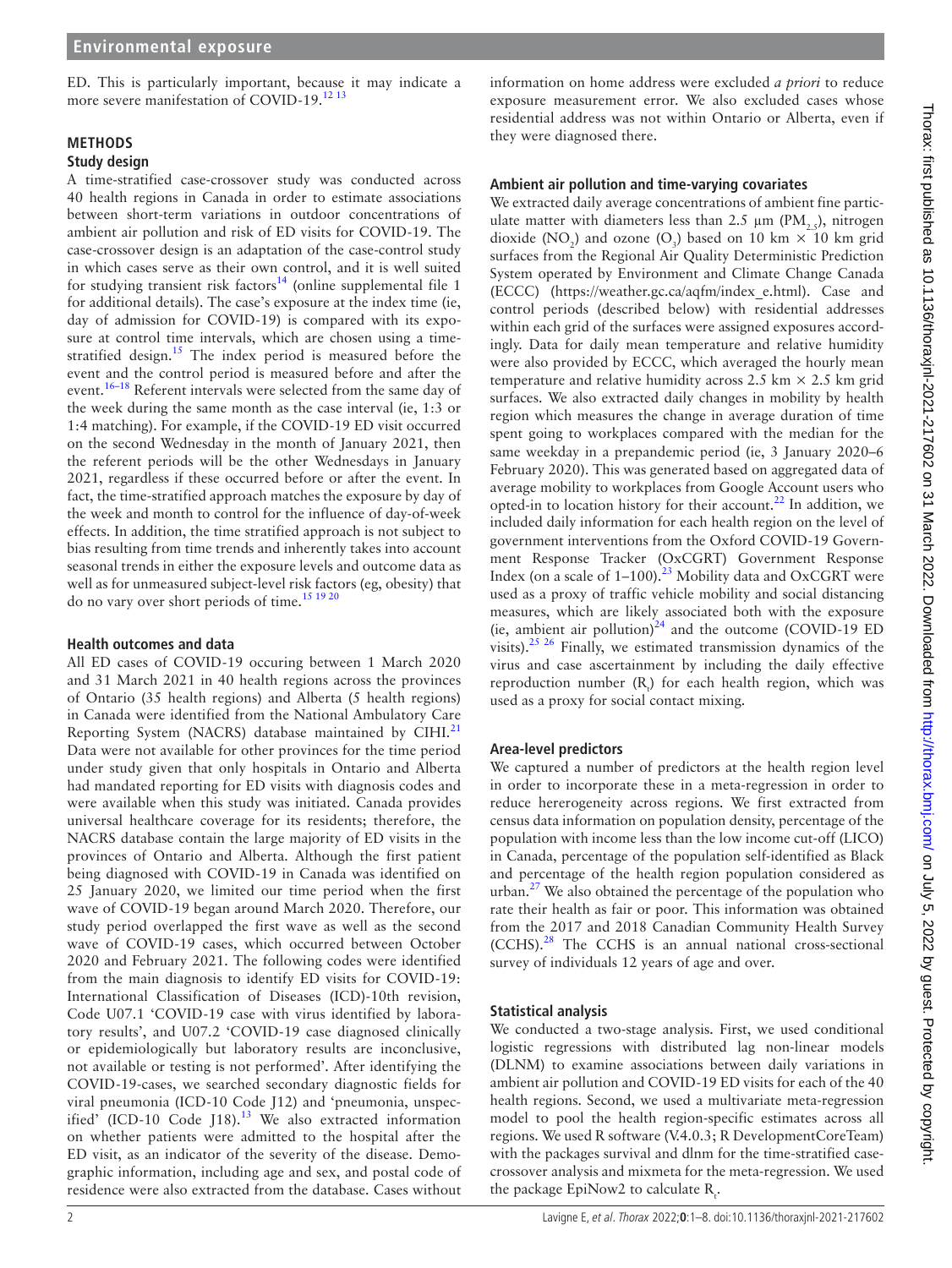We fit conditional logistic regressions in order to implement the time-stratified case-crossover analysis.<sup>[14](#page-6-7)</sup> We first estimated ORs along with their accompanying 95% CIs for the associations between IQRs of the distribution of differences between case and control periods of ambient air pollution over specific periods of exposure and COVID-19 ED visits for each health region. We first fitted models considering a lag period of up to 3 days prior to the index time or referent interval (ie, lag 0–3, where lag 0 is the exposure on the index time or referent interval and lag 1–3 are the three previous days), including single and cumulative effect of over several days. This lag period was identified based on prior studies on short term variations in outdoor concentrations of air pollution and health effects.<sup>29 30</sup> In addition, our initial analysis showed that the association (see [figure 1](https://dx.doi.org/10.1136/thoraxjnl-2021-217602)) was limited to the first few days following the admission. We made use of DLNMs in all models in order to fit exposure–response and the additional lag–response associations for each daily changing variable. $31$  Specifically, we modelled ambient air pollution using a linear function and in order to account for the lag response over 0–3 lagged days we incoporated an uncontrained lag function.<sup>10 11</sup> We tested all models for adjustments for daily ambient temperature, daily relative humidity, average workplace mobility changes, OxCGRT Government Response Index and  $R_t$ . In order to evaluate confounding by these daily varying covariates, we added covariates in an hierarchial manner in each model for each health region and compared the summed model fit from each model based on the Akaike information criteria (AIC). The lag response functions for the weather covariates were the same as the ambient air pollution variables. However, we modelled the lag function for the average workplace mobility changes, OxCGRT Government Response Index and  $R_t$  using a 13 lag period. We specified the same covariates consistently in the different health regions as well as with different distributed lags. Non-linearity of the exposure–response function for daily ambient temperature was accounted for using a quadratic B-spline with three internal knots placed at the 10th, 75th and 90th percentiles of location-specific temperature distributions. Similarly, non-linearity of the daily relative humidity exposureresponse function was accounted for using natural cubic splines with three  $df^{32}$  $df^{32}$  $df^{32}$  Model selection for exposure-response and lagresponse functions was based on the AIC as well as visual inspections of preliminary findings. We finally made use of directed acyclic graph (DAG) in order to identify the final potential confounding variables.

#### **Second-stage modelling**

Multivariate meta-regression analysis was used to pool the health region-specific effect estimates. $33$  This meta-analysis approach allowed the derivation of improved estimates of air pollution-COVID-19 associations at the health region level, defined as best linear unbiased predictions. Best linear unbiased predictions borrow information across units within the same hierarchical level (ie, individual and health region level) and can provide more accurate estimates, especially in locations with small number of cases of COVID-19. We fit the meta-regression with and without health-region meta-predictors in order to estimate the overall associations and evaluate how the between-health region variability of the air pollution–COVID-19 association are explained by the meta-predictors. We used a multivariate Wald test for the significance of the meta-predictors and Cochran's Q-test and  $I^2$  statistic to examine how the residual heterogeneity changes with different meta-predictors.

## **Subgroup analysis**

We conducted stratified analyses within the first-stage and second-stage modelling domains described above in order to obtain ORs by predefined categories of age (0–64,  $\geq$  65), sex, level of certainty of the COVID-19 diagnosis (confirmed/suspected), whether cases were hospitalised or not, and whether the ED visit was also coded as viral pneumonia. We evaluated whether those characteristics could modify associations between daily variations in ambient air pollution and COVID-19 ED visits. To test the statistical significance of differences between the estimates of the strata, we used a multilevel meta-regression model where we considered the individual-level characteristics from the same healh region as multivariate outcomes sharing the same health region random effect. We subsequently used a Wald test to evaluate significance of effect modification. $33$  We also conducted an analysis of the impact of air pollution on a comparator outcome, using the same time period and health regions we used for the COVID-19 analysis. We, therefore, extracted cases of myocardial infarction (MI) (ICD-10: I21) and assesed the associations between ambient air pollution and MI ED visits. We also assessed whether impacts of air pollution on COVID-19 ED visits were different by whether patients came from institutional settings (eg, long term healthcare facility, correctional facility) and noninstitutional settings. This was investigated given that exposure to air pollution for those in institutions may be different from the rest of the population given they are more confined in the indoor environment. We also assessed the impacts of air pollution on COVID-19 by stratifying for the time period of the study (ie, March 2020 to September 2020 vs October 2020 to March 2021), in order to investigate whether different dynamics may have been present in the period following the first wave of the pandemic versus the second wave of the pandemic in Canada.

## **RESULTS**

In total, there were 78 255 ED visits for COVID-19 in Alberta and Ontario between 1 March 2020 and 31 March 2021. Most cases were observed in Ontario, were less than 65 years of age (75.5%) and were laboratory confirmed (84.4%). Characteristics of the study population are shown in [table](#page-3-0) 1. Mean daily concentrations of air pollutants were 6.48  $\mu$ g/m<sup>3</sup> for PM<sub>2.5</sub>, 7.96 ppb for  $\mathrm{NO}_2$  and 24.60 ppb for  $\mathrm{O}_3$ . The average daily mean temperature was 2.81°C, varying from −33.34°C to 28.51°C (IQR of 10.75°C). [Table](#page-3-1) 2 shows the descriptive statistics of weather and air quality parameters in Alberta and Ontario during the study period. We also present [\(online supplemental table S1\)](https://dx.doi.org/10.1136/thoraxjnl-2021-217602) the distribution of the IQRs across months of the study for each pollutant. [Online supplemental table S2](https://dx.doi.org/10.1136/thoraxjnl-2021-217602) shows Pearson correlation coefficients among the air pollutants and other daily varying variables. PM<sub>2.5</sub> was highly correlated with  $NO_2$  ( $r=0.87$ ), but weakly correlated with  $O_3$  ( $r=-0.11$ ).

[Figure](#page-4-0) 1 shows the associations between the ambient air pollutants ( $\text{PM}_{2.5}$ , NO<sub>2</sub> and O<sub>3</sub>) and ED visits for COVID-19. Statistically significant associations were observed between  $\text{PM}_{2.5}$ and COVID-19 ED visits for 3 days lagged exposure (ie, lag 3) (OR 1.009; 95% CI 1.006 to 1.012, per 6.2 µg/m<sup>3</sup>) and the cumulative effects over lags 0–3 days (OR 1.010; 95% CI 1.004 to 1.015, per 6.2  $\mu$ g/m<sup>3</sup>). In models investigating NO<sub>2</sub>, we also found an association over lags 0–3 days (OR 1.021; 95% CI 1.015 to 1.028, per 7.7 ppb). We did not find indication of an association for exposure to  $O_3$  and COVID-19 ED visits (results also shown in [online supplemental table S2\)](https://dx.doi.org/10.1136/thoraxjnl-2021-217602). All models were adjusted for daily variations in temperature, humidity,  $R_t$  as well as the OxCGRT Government Response Index (as per the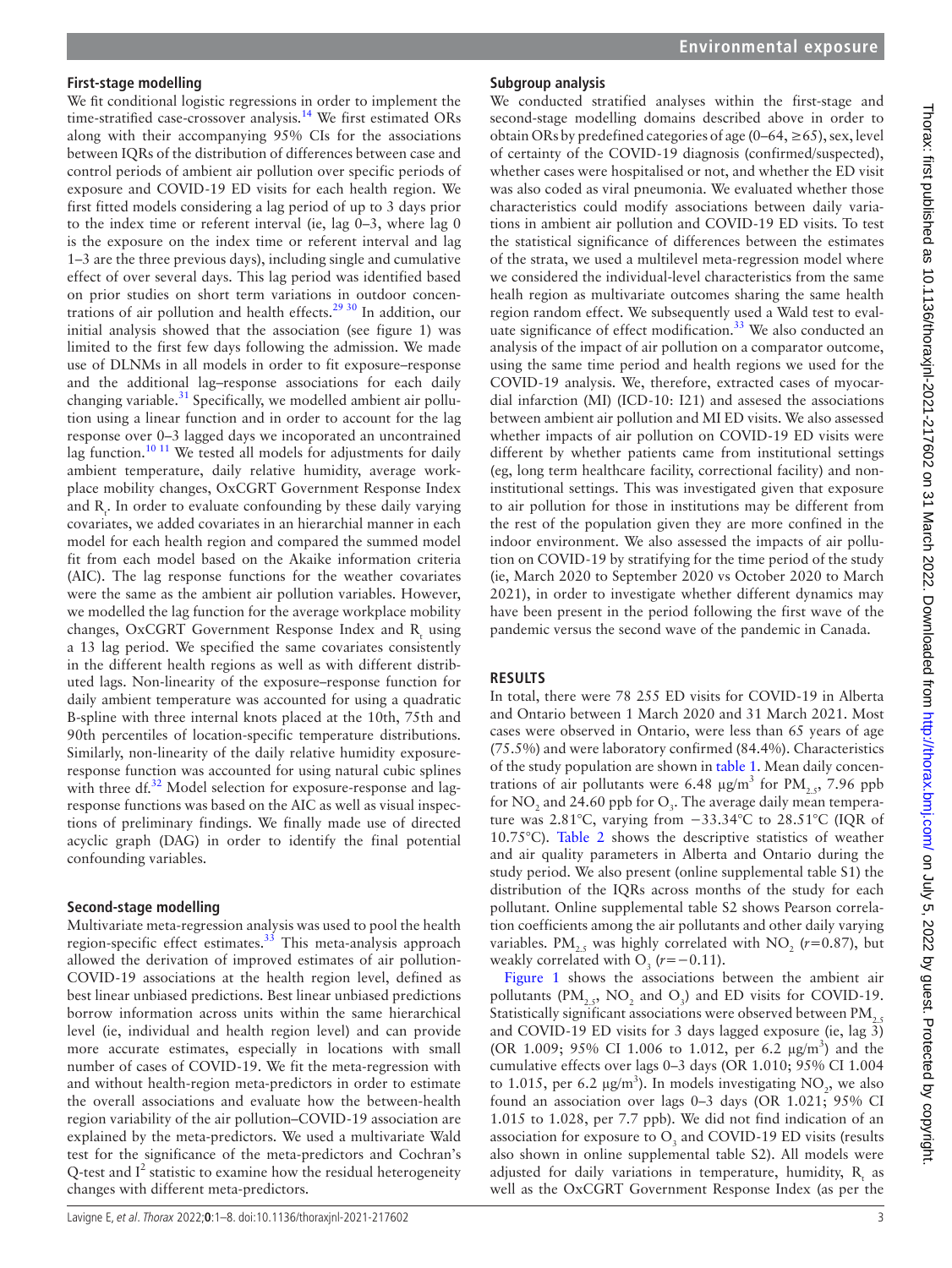<span id="page-3-0"></span>**Table 1** Number of emergency department visits of COVID-19 cases across 40 health regions between 1 March 2020 and 31 March 2021 in Canada by specific characteristics

| Variable             | No of ED visits (%) |
|----------------------|---------------------|
| Age (in years)       |                     |
| <65                  | 59 074 (75.5)       |
| $\geq 65$            | 19 181 (24.5)       |
| Sex                  |                     |
| Male                 | 39 774 (50.8)       |
| Female               | 38 469 (49.2)       |
| COVID-19 case status |                     |
| Confirmed            | 66 046 (84.4)       |
| Suspected            | 12 209 (15.6)       |
| Pneumonia            |                     |
| Yes                  | 12 951 (16.6)       |
| No                   | 65 304 (83.5)       |
| Hospitalised         |                     |
| Yes                  | 18 299 (24.3)       |
| <b>No</b>            | 59 256 (75.7)       |
| Province             |                     |
| Alberta              | 12 753 (12.3)       |
| Ontario              | 65 505 (83.7)       |
| <b>Total visits</b>  | 78 255              |

ED, emergency department.

DAG in [online supplemental figure S2](https://dx.doi.org/10.1136/thoraxjnl-2021-217602)). We found that adding workplaces mobility did not improve the model fit and that the OxCGRT Government Response Index was better in terms of improving model fit We also found that accounting for metapredictors in meta-regression models (ie, population density and percentage of the population self-identified as Black) further reduced the between-location heterogeneity, but the between health region heterogeneity remained statistically significant (results shown in [online supplemental tables S4–S6](https://dx.doi.org/10.1136/thoraxjnl-2021-217602))

The results of the stratified analyses examining the relationship between the cumulative effects of air pollutants over 0–3 days and ED visits for COVID-19 across individual-level characteristics are shown in [table](#page-5-0) 3. When stratifying analyses by

<span id="page-3-1"></span>

| Daily concentrations of ambient air pollutants and daily-<br>Table 2<br>varying covariates |               |               |       |                  |  |
|--------------------------------------------------------------------------------------------|---------------|---------------|-------|------------------|--|
| Variable                                                                                   | Mean (SD)     | <b>Median</b> | IQR   | Range            |  |
| PM <sub>2.5</sub> ( $\mu$ g/m <sup>3</sup> )                                               | 6.48(5.28)    | 5.21          | 6.24  | $0.02 - 42.43$   |  |
| $NO2$ (ppb)                                                                                | 7.96 (5.78)   | 6.70          | 7.69  | $0.01 - 31.30$   |  |
| $O2$ (ppb)                                                                                 | 24.60 (7.94)  | 24.48         | 10.75 | 3.33-66.18       |  |
| Temperature (°C)                                                                           | 2.81(9.07)    | 1.36          | 10.75 | $-33.34 - 28.51$ |  |
| Relative humidity (%)                                                                      | 73.51 (12.53) | 74.68         | 17.33 | 30.81-99.41      |  |
| Workplaces mobility<br>change $*(\%)$                                                      | $-45.1$       | $-51.0$       | 30    | $-89-20$         |  |
| Effective reproduction no                                                                  | 1.04(0.17)    | 1.00          | 0.20  | $0.60 - 1.90$    |  |
| OxCGRT Government<br>Response Index                                                        | 63.14 (12.91) | 67.0          | 11.0  | $3.0 - 81.0$     |  |

\*Daily workplaces mobility per cent change from baseline (vs 3 January 2020 to 6 February 2020).

NO2, nitrogen dioxide; O3, ozone; OxCGRT, Oxford COVID-19 Government Response Tracker; PM2.5, particulate matter with diameter less than 2.5 μm.

hospitalisation status, we found that the effect of  $PM$ <sub>25</sub> on ED visits for COVID-19 was higher among those hospitalised (OR 1.023; 95% CI 1.015 to 1.031 per 6.2  $\mu$ g/m<sup>3</sup>) compared with those not hospitalised following their ED visit (OR 0.992; 95% CI 0.980 to 1.004, per 6.2  $\mu$ g/m<sup>3</sup>) (p value for effect modification=0.04). We also found higher effect estimates for the impact of  $O_3$  on ED visits for COVID-19 among those hospitalised (p value for effect modification=0.01). There was no conclusive evidence of effect modification by the other investigated characteristics.

In sensitivity analyses, we did not find effect modification (p values for effect modification >0.58) when stratified by whether patients came from institutional settings (eg, long term healthcare facility, correctional facility) and non-institutional settings ([online supplemental table S7\)](https://dx.doi.org/10.1136/thoraxjnl-2021-217602). However, we found higher impacts of exposure to  $NO<sub>2</sub>$  on COVID-19 ED visits during the time period from October 2020 to March 2021 (OR 1.034; 95% CI 1.026 to 1.042, per 7.7 ppb) compared with the period from March 2020 to September 2020 (OR 1.001; 95% CI 0.978 to 1.023, per 7.7 ppb) (p value for effect modification=0.03). We found the opposite to be true for  $O<sub>z</sub>$ , where the impacts on COVID-19 ED visits were positive during the time period from March 2020 to September 2020 (OR 1.035; 95% CI 1.025 to 1.046, per 10.8 ppb) and were not statistically significant during the time period from October 2020 to March 2021 (OR 0.994; 95% CI 0.988 to 1.000, per 10.8 ppb). We also found that removing Rt from the models as an adjustment variable, while keeping all other variables and meta-predictors in the models, slightly increased the point estimates for most models (eg, OR 1.015; 95% CI 1.007 to 1.023, per 6.2  $\mu$ g/m<sup>3</sup> for the cumulative effect over 0 to 3 days for PM<sub>25</sub> & OR 1.042; 95% CI 1.035 to 1.050, per 7.7 ppb for  $NO<sub>2</sub>$ ). In addition, when removing the OxCGRT Government Response Index from the models, a non statistically significant OR was observed for  $PM_{2,5}$  (OR 0.997; 95% CI 0.987 to 1.007, per 6.2  $\mu$ g/m<sup>3</sup>) while a higher effect estimate was observed for  $NO_2$  (OR 1.035; 95% CI 1.029 to 1.042, per 7.7 ppb for  $NO_2$ ). Finally, when evaluating a comparator outcome, we found an association between the cumulative effect of PM<sub>25</sub> over 3 days and the risk of MI ED visits (OR 1.003; 95% CI 1.001 to 1.006, per 1.8  $\mu$ g/m<sup>3</sup>).

#### **DISCUSSION**

This case-crossover study using individual-level data showed overall positive associations between short term changes in outdoor  $PM_{2.5}$  and  $NO_2$  and ED visits for COVID-19. We also found that the associations between  $PM_{2,5}$  and COVID-19 were stronger in patients hospitalised, than in COVID-19 patients attending the ED that were not hospitalised.We also found a positive finding for O<sub>3</sub> only among those hospitalised.

A small number of studies to date have applied time-series designs to investigate acute air pollution impacts on COVID-19 case counts. These studies have relied on aggregated administrative data (eg, city, county or region). A study conducted in 120 cities in China found associations between exposure to  $PM$ <sub>2.5</sub>,  $PM_{10}$ ,  $NO_2$  and  $O_3$  in the last 2 weeks and daily COVID-19 confirmed cases.<sup>[34](#page-7-4)</sup> In another Chinese study focusing on 63 cities, authors found positive associations between exposure to  $PM_{10}$  and  $PM_{25}$  over a lag period of 7–14 days and daily counts of COVID-19 cases.<sup>[10](#page-6-4)</sup> A third study conducted in China further identified daily interactions between air pollution and meteorological factors and COVID-19 confirmed cases. $35$  In addition, a study conducted in a single New York area in the USA did not observe an effect of  $PM_{2,5}$  on COVID-19 confirmed cases,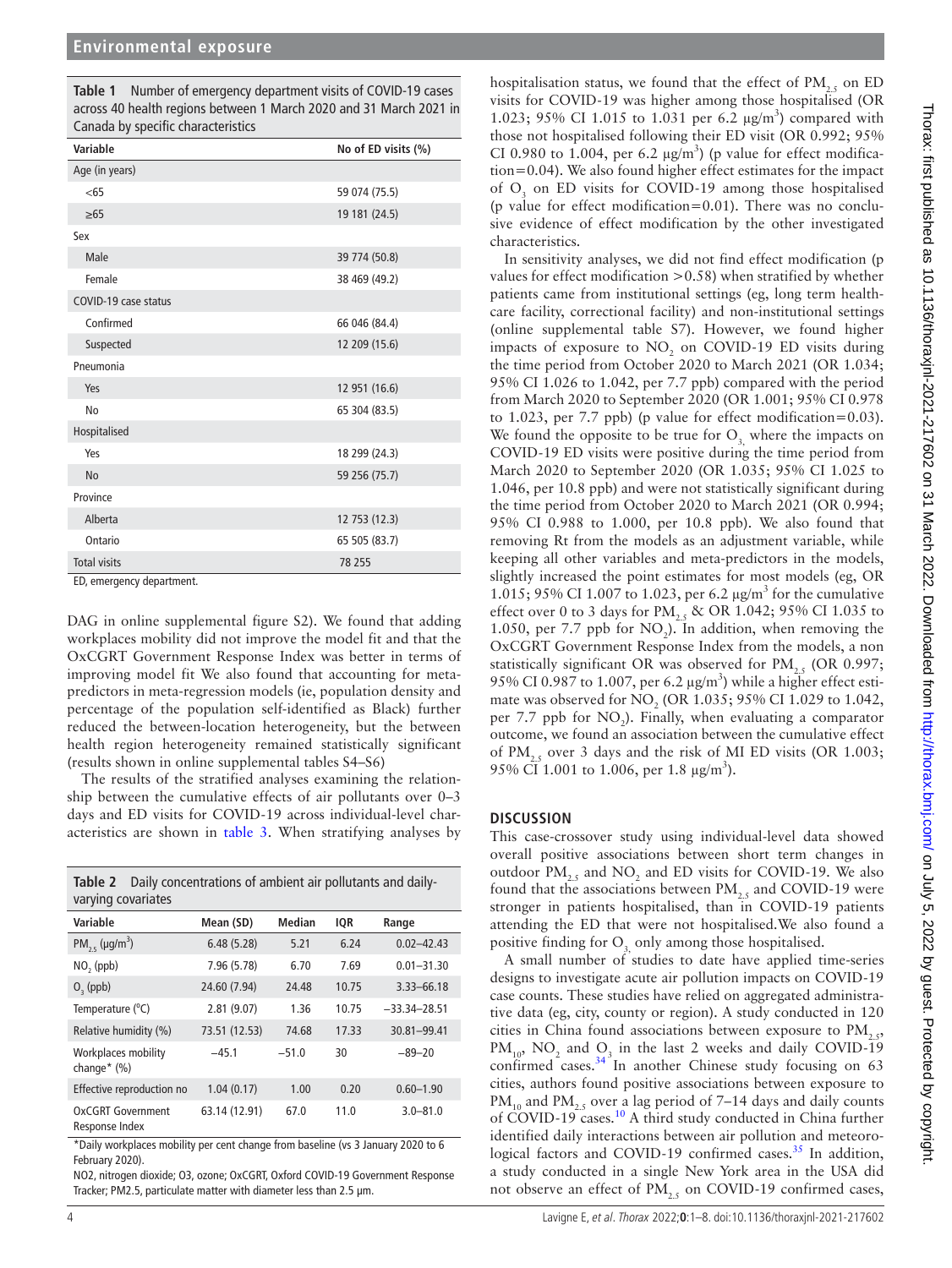

**Figure 1** ORs and 95% CIs for associations between acute exposure to ambient air pollutants and emergency department visits for COVID-19. ORs reflect a 6.2 µg/m<sup>3</sup> change in PM<sub>2.5</sub>, a 7.7 ppb change in NO<sub>2</sub> and a 10.8 ppb change in O<sub>3</sub>. Models represent pooled health region-specific estimates derived using two-stage random effects meta-analysis and meta-regression. Models adjusted for daily mean ambient temperature, relative humidity, the effective reproduction number, the OxCGRT Government Response Index and population density and percentage of the population self-identified as Black as meta-predictors. NO<sub>2</sub>, nitrogen dioxide; O<sub>3</sub>, ozone; OxCGRT, Oxford COVID-19 Government Response Tracker; PM<sub>2.5</sub>, particulate matter with diameter less than 2.5 μm.

but some evidence of an effect for  $O_3$ . A study conducted in the Lombardy region in Italy found that short term variations in  $PM_{10}$ ,  $PM_{2.5}$  and  $O_3$  concentrations, especially at short lags, were associated with increased COVID-19 incidence.<sup>36</sup> Finally, a study conducted in Ontario, Canada from January to June 2020 found a suggestive positive association between 1 week averaged  $O<sub>3</sub>$  exposure and COVID-19 incidence among institutional outbreak cases (eg, long-term care home, hospital, correctional facility).<sup>37</sup> Those studies have raised concerns of potential impacts of air pollution exposure on COVID-19 incidence. However, some of these studies have limitations due to lack of adjustment for government response interventions, changes in population mobility and failure to adjust aggregated data for important confounders.<sup>38</sup> Another limiting factor is that these studies relied on relatively short periods of no more than a few months, thereby limiting contrasts in exposures and outcome frequency, and the ability to capture multiple seasons. Furthermore, while a number of studies have found associations between chronic exposure to air pollution and COVID-19 trans-mission rates using mainly ecological designs,<sup>[9](#page-6-3)</sup> some concerns have arisen about methodological issues.<sup>39 40</sup>

A potential mechanism linking short term changes in ambient air pollution and COVID-19 ED visits might be related to the effects of the pollutants on the immune response, influencing the severity of disease among those already infected. Previous evidence has shown that exposure to  $\text{PM}_{2.5}^{\,41\,42}$  and gaseous pollutants<sup>[43 44](#page-7-11)</sup> can lead to immune system dysregulation such as overexpression of inflammatory cytokines and chemokines[.44 45](#page-7-12) Immune system

<span id="page-4-0"></span>dysregulation can lead to inappropriate local and systemic immune responses and the subesquent rapid spread of the virus, leading to severe COVID-19 disease and Acute Respiratory Distress Syndrome. In addition, dysfunctional immune system responses could lead to a lowered threshold for acquiring a new pathogenic or opportunistic infection, exacerbating the existing infection, or exacerbation of certain existing non-infection diseases such as asthma.<sup>[46](#page-7-13)</sup> Any of the above could be detrimental in COVID-19 patients. Thus, the hypothesis that air pollutants may increase the risk of COVID-19 infection and potentially lead to a more severe disease is biologically plausible. The fact that we found positive associations between  $\text{PM}_{2,5}$ , NO<sub>2</sub> and O<sub>3</sub> COVID-19 in the relatively low pollutant environments of Alberta and Ontario, and the fact that some of the associations were stronger in those hospitalised, are consistent with this hypothesis.

We also found that the proportion of between-health region variability, obtained through the heterogeneity statistics, decreased when adding the population density and the proportion of of Black residents as meta-predictors. In fact, there have been numerous reports of increased morbidity and mortality from COVID-19 in Black populations or with a higher concentrations of minorities. $47-50$  Other reports have also shown that areas with a higher population density was associated with increased incidence of case counts and mortality for COVID- $19.^{51}$   $\overline{52}$  These factors may be indicative of increased vulnerability and/or increased social contacts, which may be important to account for in future epidemiological studies assessing the risk of air pollution on COVID-19.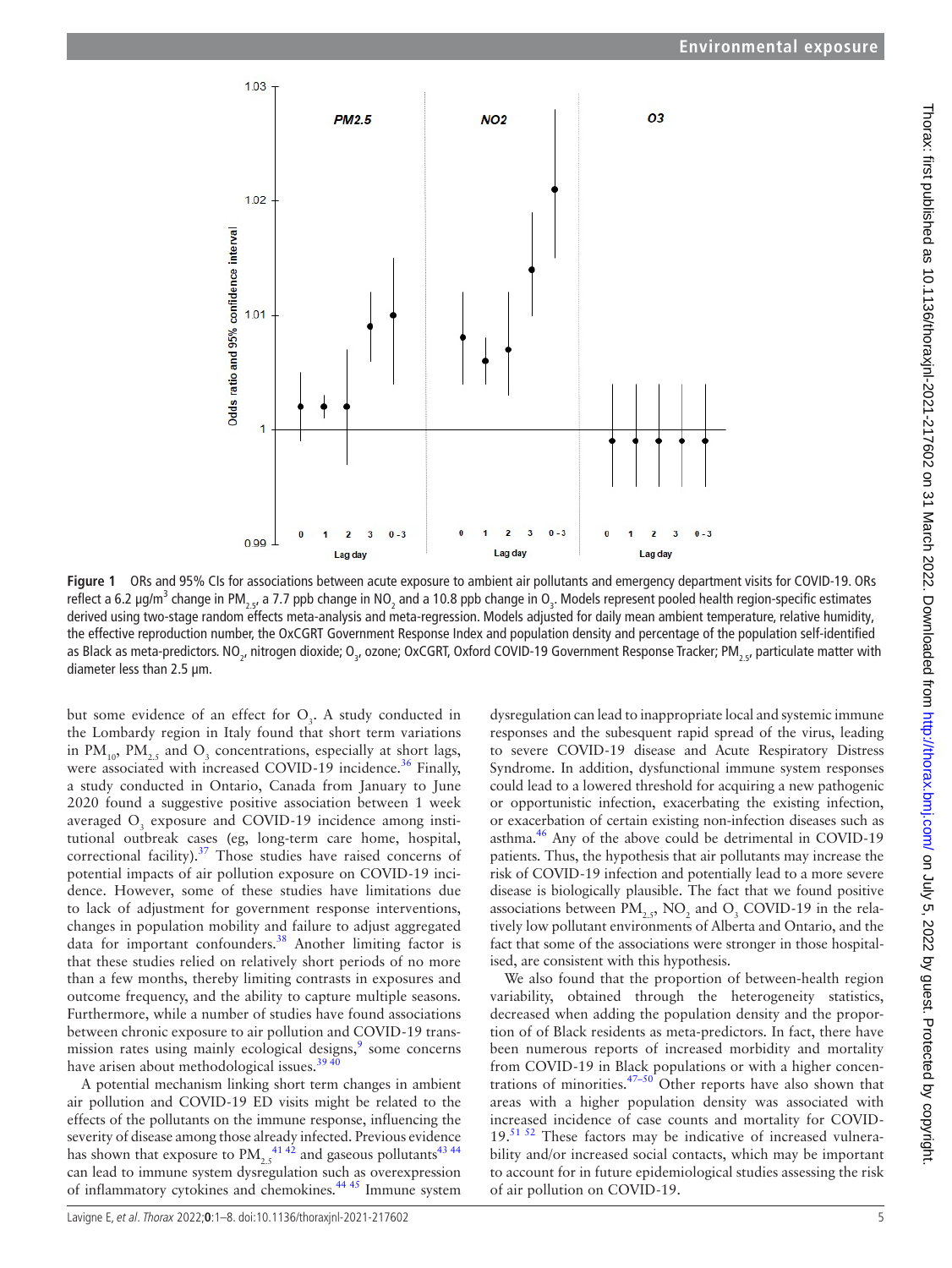<span id="page-5-0"></span>**Table 3** ORs\* and 95% CIs for associations between the cumulative effects of ambient air pollutants over 0–3 days (per IQR increase) and emergency department visits for COVID-19

| <b>Characteristics</b> | $PM_{2.5}$             | NO,                    | $\mathbf{0}_{_3}$      |
|------------------------|------------------------|------------------------|------------------------|
| Age (in years)         |                        |                        |                        |
| <65                    | 1.016 (1.007-1.026)    | 1.024 (1.016-1.033)    | 1.002 (0.996-1.009)    |
|                        | $I^2 = 50.6\%$ (<0.01) | $I^2 = 21.9\% (0.15)$  | $I^2$ =16.1% (0.22)    |
| $\geq 65$              | 1.012 (1.001-1.023)    | 1.034 (1.018-1.050)    | 0.994 (0.989-1.000)    |
|                        | $I^2 = 25.9\% (0.11)$  | $I^2=46.7\%$ (<0.01)   | $I^2 = 23.8\% (0.13)$  |
| P value for effect     | 0.72                   | 0.99                   | 0.52                   |
| modification           | $I^2=43.4\%$ (<0.01)   | $I^2=44.6\%$ (<0.01)   | $I^2 = 52.6\%$ (<0.01) |
| Sex                    |                        |                        |                        |
| Male                   | 1.013 (1.003-1.022)    | 1.037 (1.022-1.053)    | 1.001 (0.994-1.009)    |
|                        | $I^2 = 37.7\% (0.03)$  | $I^2 = 50.4\%$ (0.01)  | $I^2 = 56.9\%$ (<0.01) |
| Female                 | 1.017 (1.008-1.026)    | 1.014 (1.006-1.023)    | 1.003 (0.996-1.009)    |
|                        | $I^2$ =41.5% (0.01)    | $I^2 = 87.1\%$ (<0.01) | $I^2 = 54.2\%$ (<0.01) |
| P value for effect     | 0.49                   | 034                    | 0.51                   |
| modification           | $I^2$ =41.4% (<0.01)   | $I^2$ =41.4% (<0.01)   | $I^2$ =41.4% (<0.01)   |
| COVID-19 case status   |                        |                        |                        |
| Confirmed              | 1.012 (1.004-1.021)    | 1.028 (1.021-1.036)    | 1.000 (0.994-1.006)    |
|                        | $I^2$ =47.2% (<0.01)   | 29.1% (0.08)           | 70.5% (< 0.01)         |
| Suspected              | 1.010 (1.000-1.021)    | $0.985(0.969 - 1.000)$ | 1.009 (1.005-1.013)    |
|                        | $I^2=0.0\%$ (0.68)     | $0.0\%$ (0.52)         | 30.4% (0.07)           |
| P value for effect     | 0.84                   | 0.27                   | 0.31                   |
| modification           | $I^2$ =41.9% (<0.01)   | $I^2 = 30.6\% (0.02)$  | $I^2 = 60.3\%$ (<0.01) |
| Pneumonia status       |                        |                        |                        |
| Yes                    | $0.995(0.978 - 1.013)$ | 1.017 (1.001-1.033)    | 0.998 (0.991-1.004)    |
|                        | $I^2$ =43.8% (<0.01)   | $I^2 = 33.8\% (0.05)$  | $I^2 = 20.4\% (0.18)$  |
| No                     | 1.015 (1.011-1.019)    | $1.029(1.021 - 1.037)$ | 1.001 (0.995-1.008)    |
|                        | $I^2 = 32.1\% (0.06)$  | $I^2 = 34.1\% (0.04)$  | $I^2 = 65.2\%$ (<0.01) |
| P value for effect     | 0.64                   | 0.84                   | 0.41                   |
| modification           | $I^2$ =43.1% (<0.01)   | $I^2 = 37.3\% (0.01)$  | $I^2 = 50.0\%$ (<0.01) |
| Hospital               |                        |                        |                        |
| Yes                    | 1.023 (1.015-1.031)    | 1.020 (1.008-1.032)    | 1.005 (0.998-1.011)    |
|                        | $I^2 = 44.2\% (0.01)$  | $I^2=41.5\%$ (0.02)    | $I^2=64.1\%$ (<0.01)   |
| No                     | 0.992 (0.980-1.004)    | 1.027 (1.020-1.034)    | 0.993 (0.988-0.998)    |
|                        | $I^2 = 37.5\% (0.03)$  | $I^2 = 21.3\% (0.16)$  | $I^2 = 34.7\%$ (0.04)  |
| P value for effect     | 0.04                   | 0.84                   | 0.01                   |
| modification           | $I^2=47.7\%$ (<0.01)   | $I^2=41.4\%$ (0.00)    | $I^2 = 52.7\%$ (<0.01) |

I<sup>2</sup>: The variance due to heterogeneity estimated by the I<sup>2</sup>-statistic for the strata models and the models<br>when calculating the p value for effect modification. In parentheses, the p values for the statistical significance of heterogeneity are reported.

Models represent pooled health region-specific estimates derived using two-stage random effects meta-analysis and meta-regression.

ORs reflect a 6.2 µg/m<sup>3</sup> change in PM2.5, a 7.7 ppb change in NO<sub>2</sub> and a 10.8 ppb change in O<sub>3</sub><br>\*Models represent pooled health region-specific estimates derived using two-stage random effects meta-analysis and meta-regression. ORs reflect a 6.2  $\mu$ g/m<sup>3</sup> change in PM<sub>2.5</sub>, a 7.7 ppb change in NO<sub>2</sub> and a 10.8 ppb change in  $O_3$ . Models adjusted for daily mean ambient temperature, relative humidity, the effective reproduction number, the OxCGRT Government Response Index and population density and percentage of the population self-identified as Black as meta-predictors. NO2, nitrogen dioxide; O3, ozone; OxCGRT, Oxford COVID-19 Government Response Tracker; PM2.5,

particulate matter with diameter less than 2.5 μm.

This study has several strengths. The case-crossover study design is well suited for studying the effects of transient risk factors.<sup>14</sup> We performed individual-level analysis of the associations between daily levels of several air pollutants and COVID-19. We accounted for changes in health region-level mobility and social distancing and we also included daily variations in the effective reproduction number  $(R<sub>t</sub>)$  in the models. We took advantage of the home addresses of the cases, and the geospatial resolution of our exposure assessment is a major improvement to the city-level time-series more commonly used in epidemiological studies.

This study has several limitations. First, we restricted our case selection to those receiving medical assistance at the ED. Consequently, our findings cannot be generalised to cases not seeking care through the ED. We also observed a higher number of cases in those aged less than 65 years, which may be counter intuitive

did not calculate the incidence rates of ED visits for COVID-19 by age group, which was beyond the scope of our study, but we believe rates were likely higher in those aged over 65. Second, we used concurrent diagnosis of pneumonia as a proxy for the severity of COVID-19 symptoms. While this may be justified on the basis that most severe forms of COVID-19 commonly lead to pulmonary manifestations, $12$  we did not per se have any direct measure of severity or a validated severity index at our disposal. In addition, EDs can be busy at times, and some cases may have had concurrent pneumonia without the appropriate diagnosis finding its way the patient records. Also, in our data, we cannot clearly distinguish whether pneumonia resulted from COVID-19 infection or the opposite. In the data we extracted, COVID-19 was the main reason for visiting the hospital and pneumonia was reported as a secondary diagnosis. In fact, in our data, we did not extract any admission where pneumonia was the primary diagnosis and COVID-19 as a secondary diagnosis. However, it is unlikely that the reporting of coexisting pneumonia would have been the result of systematic diagnostic misclassification. We also used the hospitalisation status as a measure of COVID-19 severity, but we did not have the actual length of stay in the hospital, which may be an important endpoint to consider. In addition, it is unclear whether being hospitalised reflects a measure of COVID-19 severity or may be related to other factors (eg, admissions practices or general rate of admissions from ED attendance). Our study may be limited by unmeasured and residual confounding. This may include confounding caused by individual behaviours that were unmeasured and which may be correlated with both air pollution and risk of COVID-19 ED visits. For instance, individuallevel mask-wearing may have reduced personal air pollution exposure as well as virus transmission. In Canada, towards the end of May 2020, officials recommended Canadians to wear non-medical face masks when maintaining a two-metre distance was not possible. Although the specific recommendations were implemented using different approaches across provinces, we believe it is unlikely that this would confound strongly our findings. It is unlikely that mask wearing behaviours were substantially different between case and control periods. To account for this, we adjusted for area-level government responses and the effective reproduction number. In addition, the case-crossover design explicitly controls for subject-specific factors that do not appreciably vary over the short term. Some exposure misclassification is possible if the cases did not spend time at the vicinity of their homes before the ED visit. This error would be most likely for  $NO<sub>2</sub>$  exposures, as within-city spatial variations are greater for  $NO_2$  than for  $O_3$  or  $PM_{2.5}$ , and exposure models may not adequately represent spatial differences in  $\mathrm{NO}_2$  exposures over large geographic areas. However, the study was conducted at the time of COVID-19 pandemic, and the residents may have stayed at their homes more than usual. In addition, air pollution monitoring occurred outdoors, which does not account for differences of indoor air pollution exposure. However, the inherent nature of the case-crossover study compares case periods to control periods occurring during the same month and day-of-theweek as the case periods, which controls for non-time dependent confounders. Previous studies have shown that this type of measurement error (ie, lack of indoor air pollution exposure) results in non-differential exposure misclassification, which likely underestimates the risks of air pollution.<sup>[18 53](#page-6-18)</sup>

to reports showing higher number of cases in those over 65, in particular during the first wave of the pandemic.<sup>53</sup> However, we

Finally, we did not have individual level data on race and socioeconomic status (SES), since there is evidence that racialised and lower SES populations are at greater risk. Without these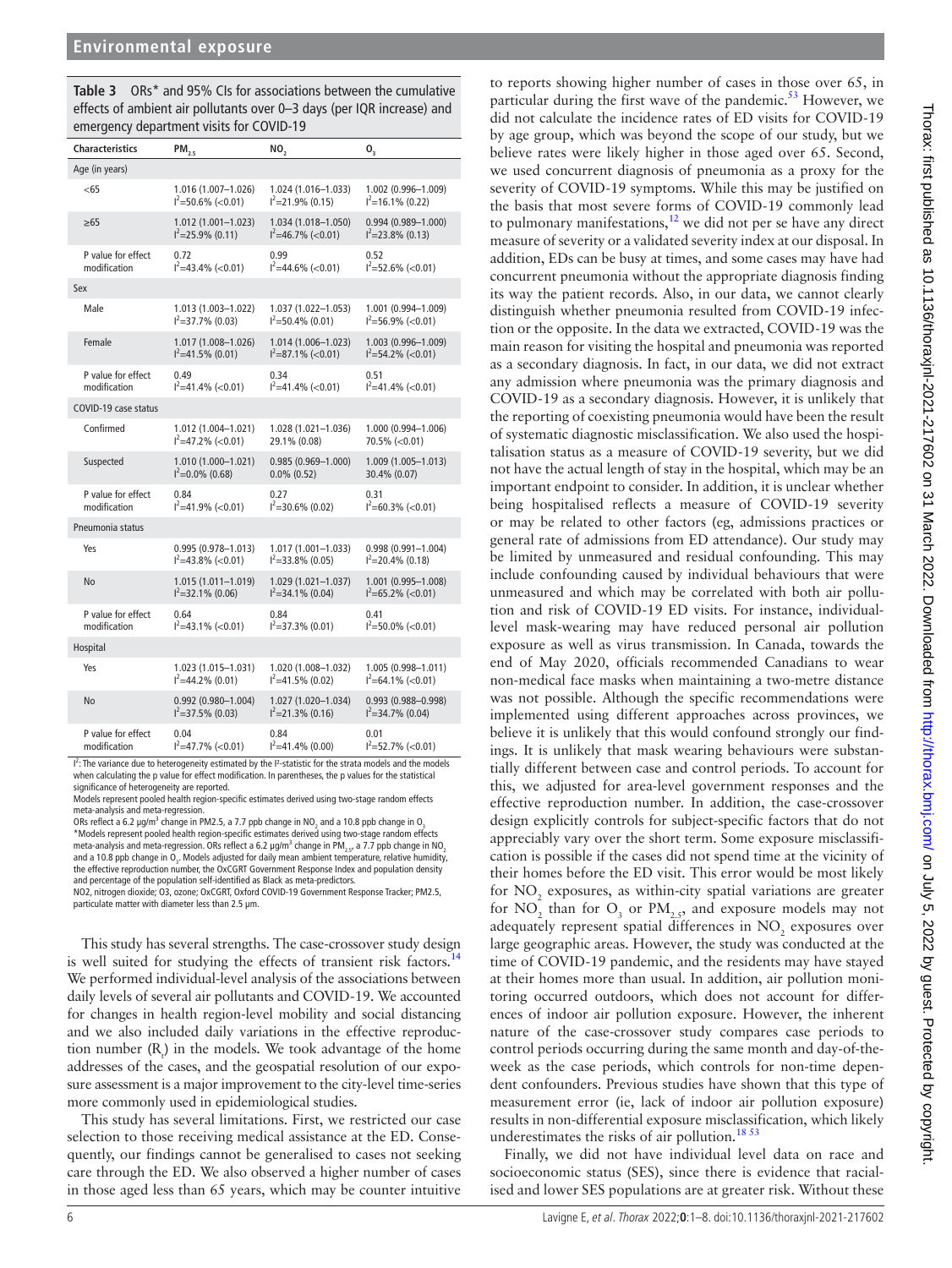data, modification of the effect of air pollution by these factors could not be examined.

In summary, this individual-level case-crossover study provided evidence of an increased risk of ED visit for COVID-19 associated with short-term exposure to  $\text{PM}_{2.5}$  and  $\text{NO}_2$  and, to a lesser extent,  $O_3$ . Consistent with our hypothesis, the association was stronger for cases with an hospitalisation, which may indicate a more severe disease manifestation. Additional research regarding the relationships between acute exposure to ambient air pollution and COVID-19 is needed.

# **Author affiliations**

<sup>1</sup>Air Sectors Assessment and Exposure Science Division, Health Canada, Ottawa, Ontario, Canada

<sup>2</sup>School of Epidemiology & Public Health, University of Ottawa, Ottawa, Ontario, Canada

<sup>3</sup> Center for Environmental and Respiratory Health Research (CERH), University of Oulu, Oulu, Finland

<sup>4</sup>Department of Public Health Environments and Society, London School of Hygiene & Tropical Medicine, London, UK

<sup>5</sup> Centre for Statistical Methodology, London School of Hygiene & Tropical Medicine, London, UK

<sup>6</sup> Centre on Climate Change and Planetary Health, London School of Hygiene & Tropical Medicine, London, UK

<sup>7</sup>Department of Statistics, Computer Science and Applications "G. Parenti", University of Florence, Florence, Italy

<sup>8</sup>Department of Epidemiology, Biostatistics, and Occupational Health, McGill University Montreal, Montreal, Quebec, Canada

9 Dalla Lana School of Public Health, University of Toronto, Toronto, Ontario, Canada <sup>10</sup>Environmental Health Science and Research Bureau, Health Canada, Ottawa, Ontario, Canada

11Public Health Ontario, Toronto, Ontario, Canada

<sup>12</sup>Institute for Clinical Evaluative Sciences, Toronto, Ontario, Canada

<sup>13</sup>Child Health Evaluative Sciences, The Hospital For Sick Children, Toronto, Ontario, Canada

<sup>14</sup>Department of Chemical Engineering, University of Toronto, Toronto, Ontario, Canada

<sup>15</sup>Environment and Climate Change Canada Montreal Office, Montreal, Ontario, Canada

<sup>16</sup>National Microbiology Laboratory, Public Health Agency of Canada, Saint-Hyacinthe, Ontario, Canada

**Contributors** Concept and design: EL, NR, AG, FS and DS. Data collection: EL, LS, AD, SOK and DS. Data analyses: EL, NR, AG and FS. Results interpretations: all authors. Manuscript writing: EL. Manuscript proofing: all authors. Guarantor: EL.

**Funding** This study was supported by Addressing Air Pollution Horizontal Initiative program of Health Canada. AG was supported by the Medical Research Council-UK (Grant ID: MR/R013349/1).

# **Competing interests** None declared.

# **Patient consent for publication** Not applicable.

**Ethics approval** Ethics approval for this study was granted through a data sharing agreement between Health Canada and Canadian Institute for Health Information (CIHI).

**Provenance and peer review** Not commissioned; externally peer reviewed.

**Data availability statement** Data may be obtained from a third party and are not publicly available. Data are on secured server and cannot be accessible to the public.

**Supplemental material** This content has been supplied by the author(s). It has not been vetted by BMJ Publishing Group Limited (BMJ) and may not have been peer-reviewed. Any opinions or recommendations discussed are solely those of the author(s) and are not endorsed by BMJ. BMJ disclaims all liability and responsibility arising from any reliance placed on the content. Where the content includes any translated material, BMJ does not warrant the accuracy and reliability of the translations (including but not limited to local regulations, clinical guidelines, terminology, drug names and drug dosages), and is not responsible for any error and/or omissions arising from translation and adaptation or otherwise.

**Open access** This is an open access article distributed in accordance with the Creative Commons Attribution 4.0 Unported (CC BY 4.0) license, which permits others to copy, redistribute, remix, transform and build upon this work for any purpose, provided the original work is properly cited, a link to the licence is given,

and indication of whether changes were made. See: [https://creativecommons.org/](https://creativecommons.org/licenses/by/4.0/) [licenses/by/4.0/.](https://creativecommons.org/licenses/by/4.0/)

#### **ORCID iD**

Eric Lavigne<http://orcid.org/0000-0001-6146-9839>

# **REFERENCES**

- <span id="page-6-0"></span>1 Thurston GD, Kipen H, Annesi-Maesano I, et al. A joint ERS/ATS policy statement: what constitutes an adverse health effect of air pollution? An analytical framework. [Eur Respir J](http://dx.doi.org/10.1183/13993003.00419-2016) 2017;49:1600419.
- <span id="page-6-1"></span>2 GBD 2019 Risk Factors Collaborators. Global burden of 87 risk factors in 204 countries and territories, 1990-2019: a systematic analysis for the global burden of disease study 2019. [Lancet](http://dx.doi.org/10.1016/S0140-6736(20)30752-2) 2020;396:1223–49.
- <span id="page-6-2"></span>3 GBD 2016 Lower Respiratory Infections Collaborators. Estimates of the global, regional, and national morbidity, mortality, and aetiologies of lower respiratory infections in 195 countries, 1990-2016: a systematic analysis for the global burden of disease study 2016. [Lancet Infect Dis](http://dx.doi.org/10.1016/S1473-3099(18)30310-4) 2018;18:1191-210.
- 4 Chen G, Zhang W, Li S, et al. The impact of ambient fine particles on influenza transmission and the modification effects of temperature in China: a multi-city study. [Environ Int](http://dx.doi.org/10.1016/j.envint.2016.10.004) 2017;98:82–8.
- <span id="page-6-5"></span>5 Domingo JL, Rovira J. Effects of air pollutants on the transmission and severity of respiratory viral infections. [Environ Res](http://dx.doi.org/10.1016/j.envres.2020.109650) 2020;187:109650.
- 6 Pirozzi CS, Jones BE, VanDerslice JA, et al. Short-Term air pollution and incident pneumonia. A case-crossover study. [Ann Am Thorac Soc](http://dx.doi.org/10.1513/AnnalsATS.201706-495OC) 2018;15:449-59.
- 7 Horne BD, Joy EA, Hofmann MG, et al. Short-Term elevation of fine particulate matter air pollution and acute lower respiratory infection. [Am J Respir Crit Care Med](http://dx.doi.org/10.1164/rccm.201709-1883OC) 2018;198:759–66.
- 8 Croft DP, Zhang W, Lin S, et al. Associations between Source-Specific particulate matter and respiratory infections in New York state adults. [Environ Sci Technol](http://dx.doi.org/10.1021/acs.est.9b04295) 2020;54:975–84.
- <span id="page-6-3"></span>9 Ali N, Islam F. The effects of air pollution on COVID-19 infection and Mortality-A review on recent evidence. [Front Public Health](http://dx.doi.org/10.3389/fpubh.2020.580057) 2020;8:580057.
- <span id="page-6-4"></span>10 Wang B, Liu J, Li Y, et al. Airborne particulate matter, population mobility and COVID-19: a multi-city study in China. [BMC Public Health](http://dx.doi.org/10.1186/s12889-020-09669-3) 2020;20:1585.
- 11 Adhikari A, Yin J. Short-Term effects of ambient ozone, PM2.5, and Meteorological factors on COVID-19 confirmed cases and deaths in queens, New York. Int J Environ [Res Public Health](http://dx.doi.org/10.3390/ijerph17114047) 2020;17:4047.
- <span id="page-6-6"></span>12 Melendi SE, Pérez MM, Salas CE, et al. COVID-19 with and without pneumonia: clinical outcomes in the internal medicine ward. [Medicina](http://www.ncbi.nlm.nih.gov/pubmed/33481734) 2020;80(Suppl 6):56–64.
- <span id="page-6-11"></span>13 Murk W, Gierada M, Fralick M, et al. Diagnosis-wide analysis of COVID-19 complications: an exposure-crossover study. [CMAJ](http://dx.doi.org/10.1503/cmaj.201686) 2021;193:E10–18.
- <span id="page-6-7"></span>14 Maclure M. The case-crossover design: a method for studying transient effects on the risk of acute events. [Am J Epidemiol](http://dx.doi.org/10.1093/oxfordjournals.aje.a115853) 1991;133:144-53.
- <span id="page-6-8"></span>15 Janes H, Sheppard L, Lumley T. Case-crossover analyses of air pollution exposure data: referent selection strategies and their implications for bias. [Epidemiology](http://dx.doi.org/10.1097/01.ede.0000181315.18836.9d) 2005;16:717–26.
- <span id="page-6-9"></span>16 Navidi W, Weinhandl E. Risk set sampling for case-crossover designs. [Epidemiology](http://dx.doi.org/10.1097/00001648-200201000-00016) 2002;13:100–5.
- 17 Bateson TF, Schwartz J. Selection bias and confounding in case-crossover analyses of environmental time-series data. [Epidemiology](http://dx.doi.org/10.1097/00001648-200111000-00013) 2001;12:654-61.
- <span id="page-6-18"></span>18 Jaakkola JJK. Case-crossover design in air pollution epidemiology. [Eur Respir J Suppl](http://dx.doi.org/10.1183/09031936.03.00402703) 2003;40:81s–5.
- 19 Levy D, Lumley T, Sheppard L, et al. Referent selection in case-crossover analyses of acute health effects of air pollution. [Epidemiology](http://dx.doi.org/10.1097/00001648-200103000-00010) 2001;12:186–92.
- 20 Schwartz J. The effects of particulate air pollution on daily deaths: a multi-city case crossover analysis. [Occup Environ Med](http://dx.doi.org/10.1136/oem.2003.008250) 2004;61:956-61.
- <span id="page-6-10"></span>21 Gibson D, Richards H, Chapman A. The National ambulatory care reporting system: factors that affect the quality of its emergency data. [Int J Information Q](http://dx.doi.org/10.1504/IJIQ.2008.022958) 2008;2:97–114.
- <span id="page-6-12"></span>22 Google. COVID-19 community mobility reports, 2021. Available: [www.google.com/](www.google.com/%20covid19/mobility)  [covid19/mobility](www.google.com/%20covid19/mobility)
- <span id="page-6-13"></span>23 University of Oxford. COVID-19 government response Tracker, 2021. Available: [https://](https://www.bsg.ox.ac.uk/research/research-projects/covid-19-government-response-tracker) [www.bsg.ox.ac.uk/research/research-projects/covid-19-government-response-tracker](https://www.bsg.ox.ac.uk/research/research-projects/covid-19-government-response-tracker)
- <span id="page-6-14"></span>24 Zhu Y, Xie J, Huang F, et al. The mediating effect of air quality on the association between human mobility and COVID-19 infection in China. [Environ Res](http://dx.doi.org/10.1016/j.envres.2020.109911) 2020;189:109911.
- <span id="page-6-15"></span>25 Brown KA, Soucy J-PR, Buchan SA, et al. The mobility gap: estimating mobility thresholds required to control SARS-CoV-2 in Canada. [CMAJ](http://dx.doi.org/10.1503/cmaj.210132) 2021;193:E592–600.
- 26 Koh WC, Naing L, Wong J. Estimating the impact of physical distancing measures in containing COVID-19: an empirical analysis. [Int J Infect Dis](http://dx.doi.org/10.1016/j.ijid.2020.08.026) 2020;100:42-9.
- <span id="page-6-16"></span>27 Stieb DM, Evans GJ, To TM, et al. An ecological analysis of long-term exposure to PM<sub>3.5</sub> and incidence of COVID-19 in Canadian health regions. *[Environ Res](http://dx.doi.org/10.1016/j.envres.2020.110052)* 2020;191:110052.
- <span id="page-6-17"></span>28 Statistics Canada. Health characteristics, two-year period estimates, 2021. Available: <https://www150.statcan.gc.ca/t1/tbl1/en/tv.action?pid=1310011301>

Thorax: first published as 10.1136/thoraxjnl-2021-217602 on 31 March 2022. Downloaded from http://thorax.bmj.com/ on July 5, 2022 by guest. Protected by copyright Thorax: first published as 10.1136/thoraxjnl-2021-217602 on 31 March 2022. Downloaded from thp://thorax.bmj.com/ on July 5, 2022 by guest. Protected by copyright.